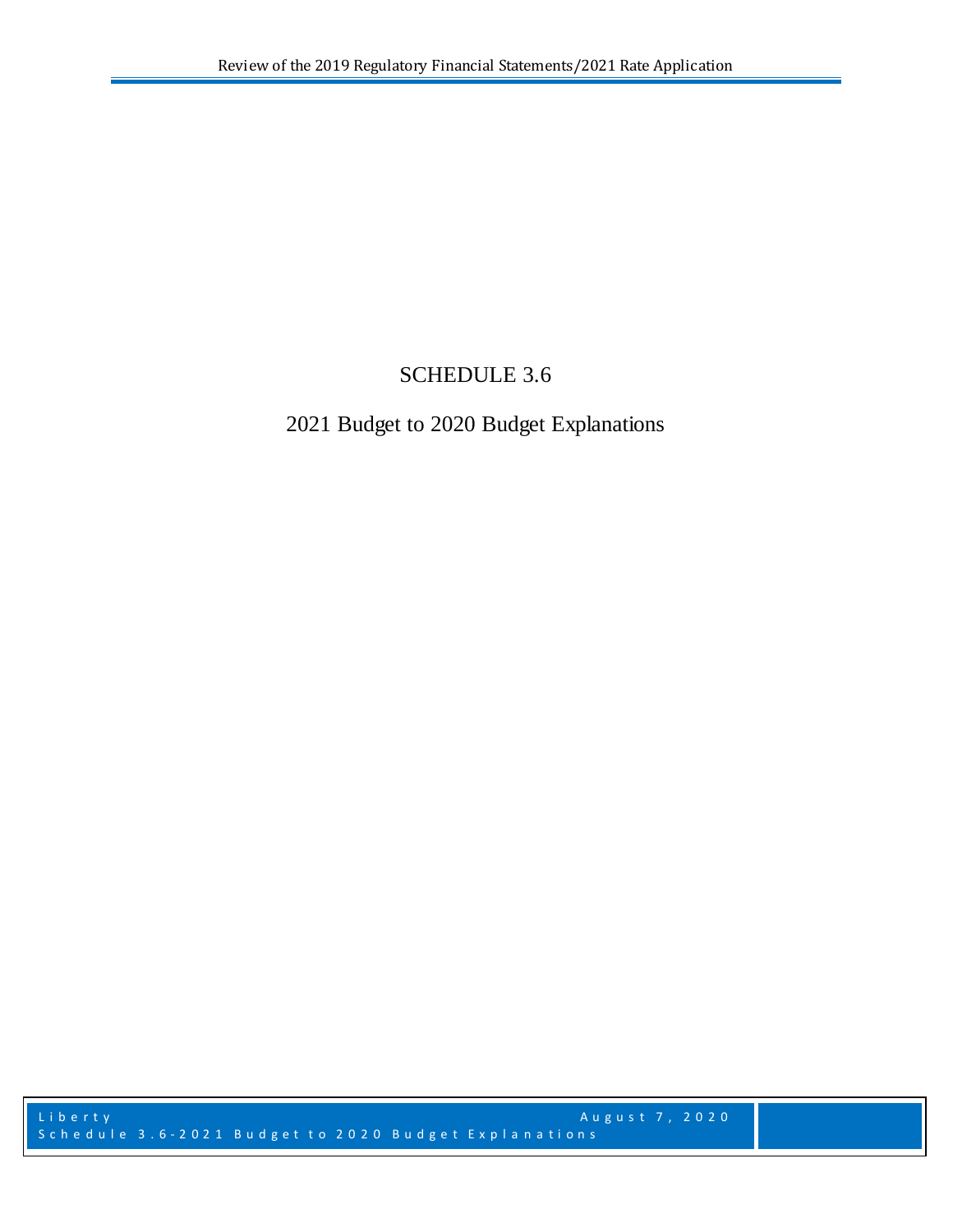#### **2021 Budget**

### **Overview**

 A complete list of 2021 Budget Assumptions can be found at Schedule 3.4 – 2021 Budget Assumptions.

For comparative purposes, variance explanations compare the 2021 Budget to the 2020 Budget.

### **Revenue**

 The table below summarizes Liberty's 2021 Budget gas distribution revenue, miscellaneous operating revenue, allowance for funds used during construction ("AFUDC") and services and

inspection margin with comparisons to the 2020 Budget.

#### Table 1 **Revenue**

|                |                                              | (1)           |      | (2)           |     | $(3)=(1)-(2)$  |
|----------------|----------------------------------------------|---------------|------|---------------|-----|----------------|
| Line           |                                              | 2021          |      | 2020          |     | Variance       |
| No.            | (in thousands of dollars)                    | <b>Budget</b> |      | <b>Budget</b> |     | to 2021 Budget |
| 1              | <b>Operating Revenue</b>                     |               |      |               |     |                |
| $\mathfrak{p}$ | <b>Gas Distribution</b>                      | \$<br>45,103  | - \$ | 44,826        | -\$ | 277            |
| 3              | Miscellaneous                                | 1,109         |      | 1,073         |     | 36             |
| 4              | Allowance for Funds Used During Construction | 97            |      | 62            |     | 35             |
| 5              |                                              | 46,309        |      | 45,961        |     | 348            |
| 6              | Services & Inspection                        |               |      |               |     |                |
| 7              | Revenue                                      | 631           |      | 638           |     | (7)            |
| 8              | Cost of Goods Sold                           | (336)         |      | (334)         |     | (2)            |
| 9              |                                              | 295           |      | 304           |     | (9)            |
|                |                                              |               |      |               |     |                |
| 10             | Total Revenue                                | \$<br>46,604  | \$   | 46,265        | S   | 339            |

Operating Revenue

 • Gas Distribution Revenue: gas distribution revenues are budgeted to be \$277K higher than the 2020 Budget. Revenue requirement recovered from rates is higher compared to 2020 due to lower excess earning sharing mechanism.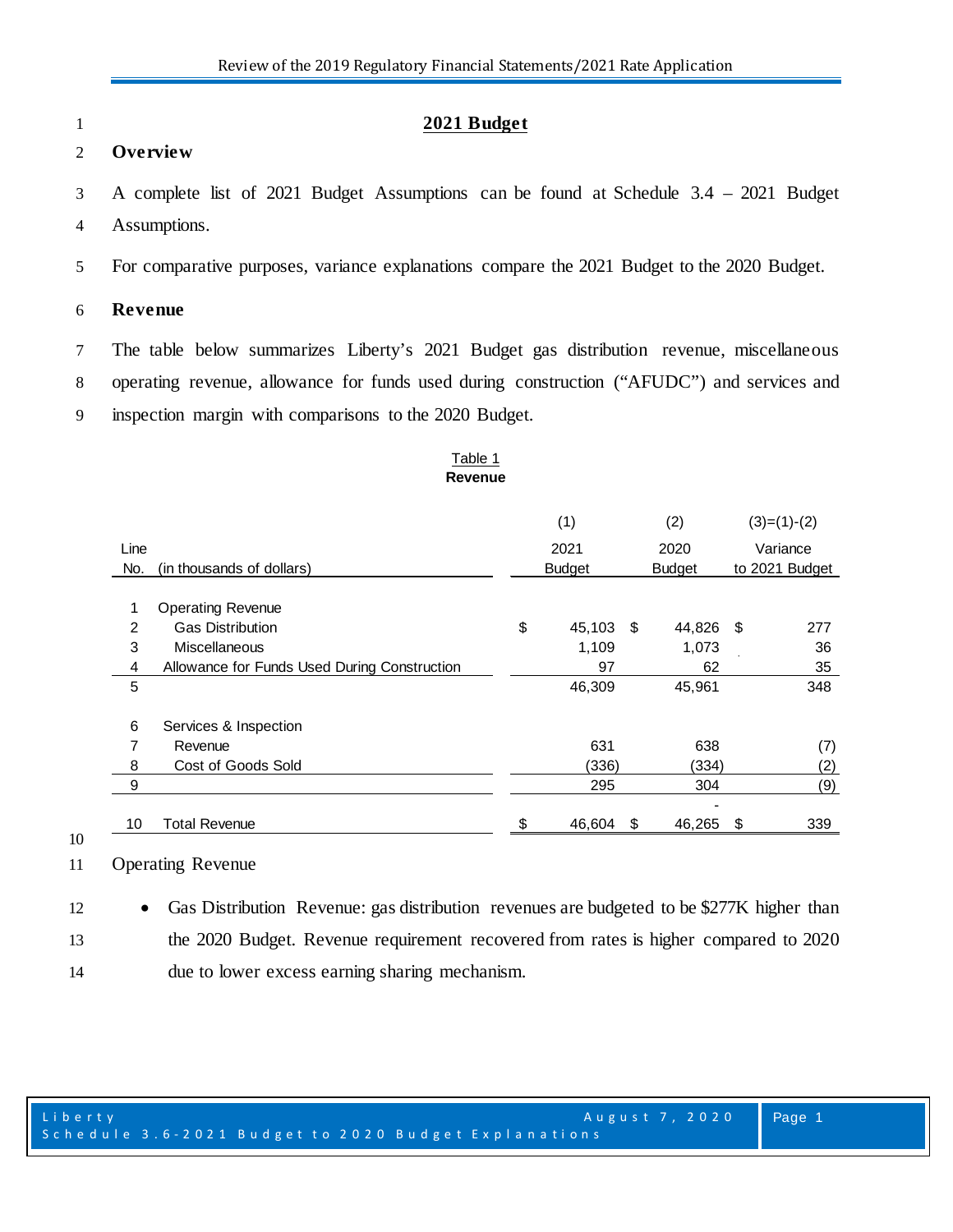- Miscellaneous Operating Revenue: miscellaneous revenues are budgeted to be \$36K over the 2020 budget due to an increase in Agent, Broker, Marketer billing as a result of larger customer base and 2% increase to marketer billing charges.
- AFUDC is \$35K over budget, due to higher than expected monthly balances in the Construction Work In Progress account on which AFUDC is calculated on.
- Services & Inspection Margin is expected to be \$9K under budget due to higher budgeted costs on servicing protection plans (\$2K) while generating lower residential protection plan revenue (\$7K).

### **Expenses**

 For the 2021 Budget, Liberty has budgeted total expenses of \$34.4 million. Below is a summary of Liberty's Operating and Maintenance expenses, Bad Debt expense, Amortization of Property, Plant and Equipment, Municipal and Other Taxes, Interest on Amounts Due to Associates and Affiliates and Other Interest, Amortization of Deferred Development Costs and Amortization of Regulatory Deferral Account with comparisons to the 2020 Budget.

|      |                                               | (1)           | (2)           |     | $(3)=(1)-(2)$  |
|------|-----------------------------------------------|---------------|---------------|-----|----------------|
| Line |                                               | 2021          | 2020          |     | Variance       |
| No.  | (in thousands of dollars)                     | <b>Budget</b> | <b>Budget</b> |     | to 2021 Budget |
| 1    | <b>Operating Expenses</b>                     |               |               |     |                |
| 2    | Operating and Maintenance Expenses            | \$13,735      | \$12,935      | \$. | 800            |
|      | Management fees<br>Transportation (net)       |               |               |     |                |
| 3    | <b>Bad Debt Expense</b>                       | 173           | 163           |     | 10             |
| 4    | Amortization of Property, Plant and Equipment | 7,236         | 6,817         |     | 419            |
| 5    | Municipal and Other Taxes                     | 1,297         | 1,275         |     | 22             |
|      | Interest on Amounts Due to Associates and     |               |               |     |                |
| 6    | Affiliates and Other Interest                 | 4,929         | 6,838         |     | (1,909)        |
| 7    | <b>Other Expenses</b>                         |               |               |     |                |
| 8    | Amortization of Deferred Development Costs    | 3,193         | 2,913         |     | 280            |
| 9    | Amortization of Regulatory Deferral Account   | 3,846         | 3,846         |     |                |
|      |                                               |               |               |     |                |
| 10   | <b>Total Expenses</b>                         | \$34,409      | \$34,787      | S   | (378)          |

## Table 2 **Operating Expenses**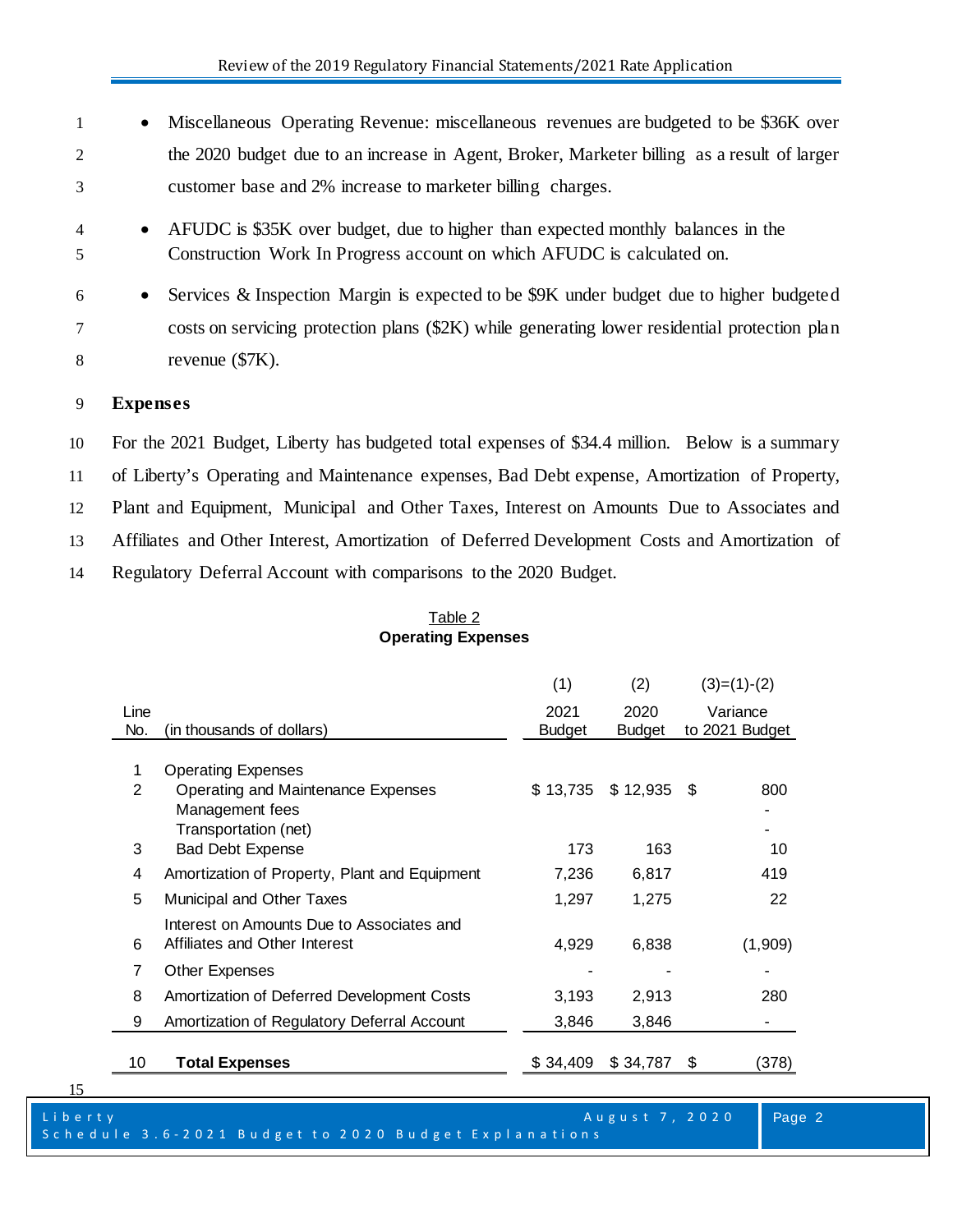## Operating and Maintenance ("O&M") Expenses

- Liberty manages its O&M expenses, at an aggregate level, where Liberty will try to offset
- increased costs in certain areas with cost reductions or savings in other areas of the organization.
- Liberty has grouped its O&M expenses based on major cost categories rather than departments, as
- seen in the regulatory financial statement format filed with the Board.

# Table 3 **Operating and Maintenance Expenses**

|                |                                              | (1)           | (2)           | $(3)=(1)-(2)$  |
|----------------|----------------------------------------------|---------------|---------------|----------------|
| Line           |                                              | 2021          | 2020          | Variance       |
| No.            | (in thousands of dollars)                    | <b>Budget</b> | <b>Budget</b> | to 2021 Budget |
|                |                                              |               |               |                |
| 1              | Labour and Benefits                          | \$<br>9,718   | 9,177<br>\$   | \$<br>541      |
| $\overline{2}$ | Admin/Office Expenses                        | 252           | 288           | (36)           |
| 3              | <b>Computer and Telecom Services</b>         | 479           | 72            | 407            |
| 4              | <b>Professional Consulting</b>               | 1,500         | 1,297         | 203            |
| 5              | <b>Travel and Training</b>                   | 281           | 224           | 57             |
| 6              | Advertising and Promotions                   | 354           | 323           | 31             |
| 7              | <b>Tools and Safety</b>                      | 196           | 162           | 34             |
| 8              | Fleet                                        | 430           | 412           | 18             |
| 9              | <b>Facilities</b>                            | 692           | 660           | 32             |
| 10             | Insurance                                    | 280           | 184           | 96             |
| 11             | <b>NBEUB Assessments</b>                     | 336           | 380           | (44)           |
| 12             | <b>Corporate Allocations</b>                 | 2,081         | 998           | 1,083          |
| 13             | Service Level Agreements                     | 60            | 465           | (405)          |
| 14             | Gas Transportation and Related Activities    | 1,916         | 1,768         | 148            |
| 15             | <b>Total O&amp;M Prior to Capitalization</b> | 18,575        | 16,410        | 2,165          |
|                |                                              |               |               |                |
| 16             | <b>Capitalized to:</b>                       |               |               |                |
| 16             | Property, plant & equipment                  | 4,840         | 3,475         | 1,365          |
| 17             | <b>Total Capitalized</b>                     | 4,840         | 3,475         | 1,365          |
| 18             | <b>Total O&amp;M Expenses</b>                | \$13,735      | \$12,935      | \$<br>800      |

Liberty's 2021 Budget O&M expenses reflect a \$2,165K, or 13.2%, increase in comparison to its

2020 Budget O&M expenses. The drivers for this variance are: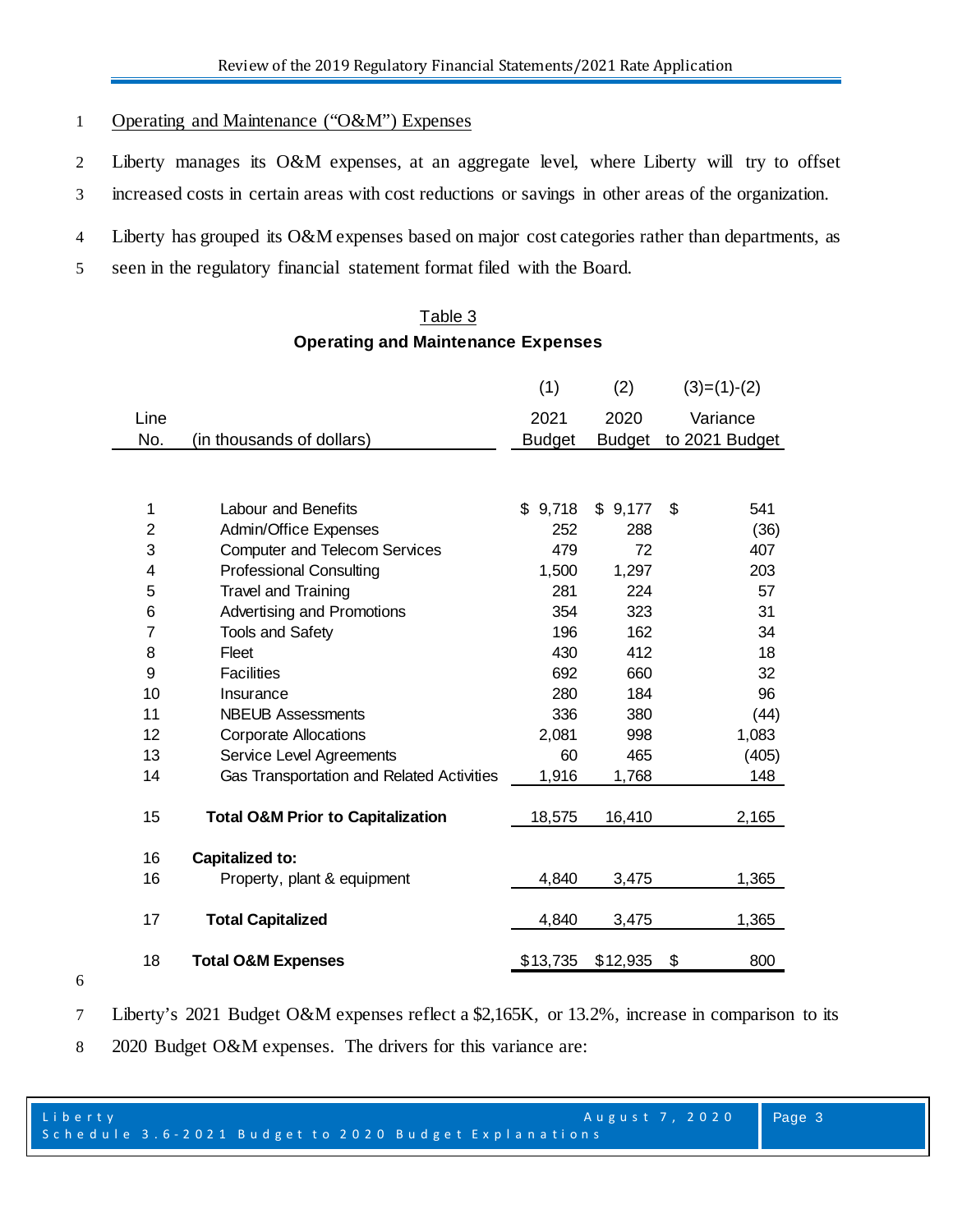- Labour and Benefits are budgeted to be over the 2020 Budget by \$541K due to an increase in pensions and benefits (\$262K), employee training & development (\$171K) and salaries and other compensation (\$108K).
- Admin/Office Expenses are budgeted to be under the 2020 Budget by \$36K due to lower postage and courier expenses (\$28K), copier expenses (\$5K) and materials and supplies (\$3K).
- Computer and Telecom Services are budgeted to be over the 2020 Budget by \$407K due to increased IT software and maintenance costs (\$212K) and telecom services costs (\$195K).
- Professional Consulting is budgeted to be over the 2020 Budget by \$203K due to an increase in professional consulting (\$164K), contract services (\$140K) and legal fees (\$22K), offset by a decrease in audit fees (\$123K).
- Travel and Training are budgeted to be over the 2020 Budget by \$57K due to higher expected accommodations and meals costs (\$44K), conference and training fees (\$18K) and airfare (\$13K), offset by a decrease in ground transportation costs (\$18K).
- Advertising and Public Relations are budgeted to be over the 2020 Budget by \$31K due to increased advertising and public awareness costs (\$14K), trade and civic memberships (\$13K) and sponsorships (\$4K).
- Tools and Safety are budgeted to be over the 2020 Budget by \$34K due to increased tool costs (\$18K), safety related campaigns (\$15K) and uniform and protective equipment costs (\$1K).
- Fleet expenses are budgeted to be over the 2020 Budget by \$18K due to increased vehicle fuel and repair costs.
- Facilities expenses are budgeted to be over the 2020 Budget by \$32K due to increases in office rent and utilities (\$23K) and office repairs and maintenance (\$9K).
- Insurance is budgeted to be over the 2020 Budget by (\$96K) as a result of the new Liberty policy.
- NBEUB Assessments are budgeted to be under the 2020 Budget by \$44K due to lower anticipated regulatory compliance services and fees.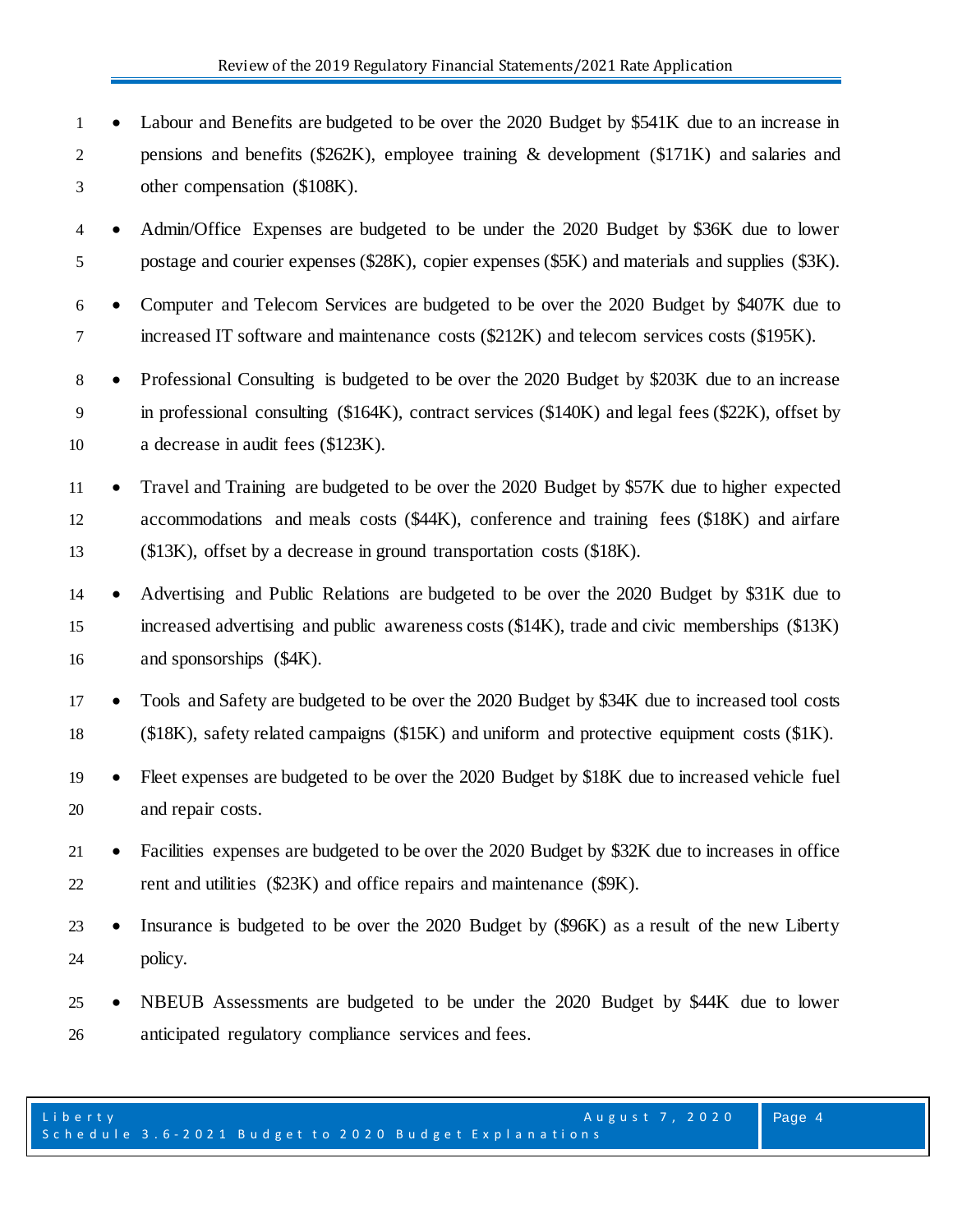• Corporate Allocations are budgeted to be over the 2020 Budget by \$1,083K due to increased corporate shared services fees (\$864K), energy procurement costs (\$156K) and information technology costs (\$89K), offset by lower corporate HR (\$26K).

- Service Level Agreements (SLA) are budgeted to be under the 2020 Budget by \$405K as there are no longer SLAs with Liberty. All costs now flow through corporate allocations directly.
- Gas Transportation and Related Activities are budgeted to be higher than the 2020 Budget by \$148K due to higher than budgeted tolls for capacity and recognizing abandonment surcharge on the Maritimes and Northeast Pipeline.

 Amounts capitalized to Property, Plant and Equipment are budgeted to be \$1,365K higher than the 2020 Budget due to aggregate O&M spending in cost centers different from budgeted spend and overall higher capitalization rates across cost centres.

### Other Operating Expenses

 Bad Debt Expense is budgeted to increase by \$10K as compared to the 2020 Budget, due to an increase in 2021 expected revenues used to calculate the expense.

 Amortization of Property, Plant and Equipment is budgeted to be \$419K over the 2020 budget due to additions to Property, Plant and Equipment.

 Municipal and Other Taxes are budgeted to be \$22K over the 2020 Budget due to higher than budgeted pipe length.

- Interest on Amounts Due to Associates and Affiliates and Other Interest are forecast to be \$1,909K
- under budget due to the issuance of new debt at a lower interest rate and the exclusion of the
- previously approved 1% premium on the interest rate that existed under Enbridge ownership.
- Amortization of Deferred Development Costs is budgeted to be \$280K higher compared to the

2020 Budget due to Pension Variance Account not budgeted in 2020 (\$211K) and higher budgeted

intangible additions (\$69K).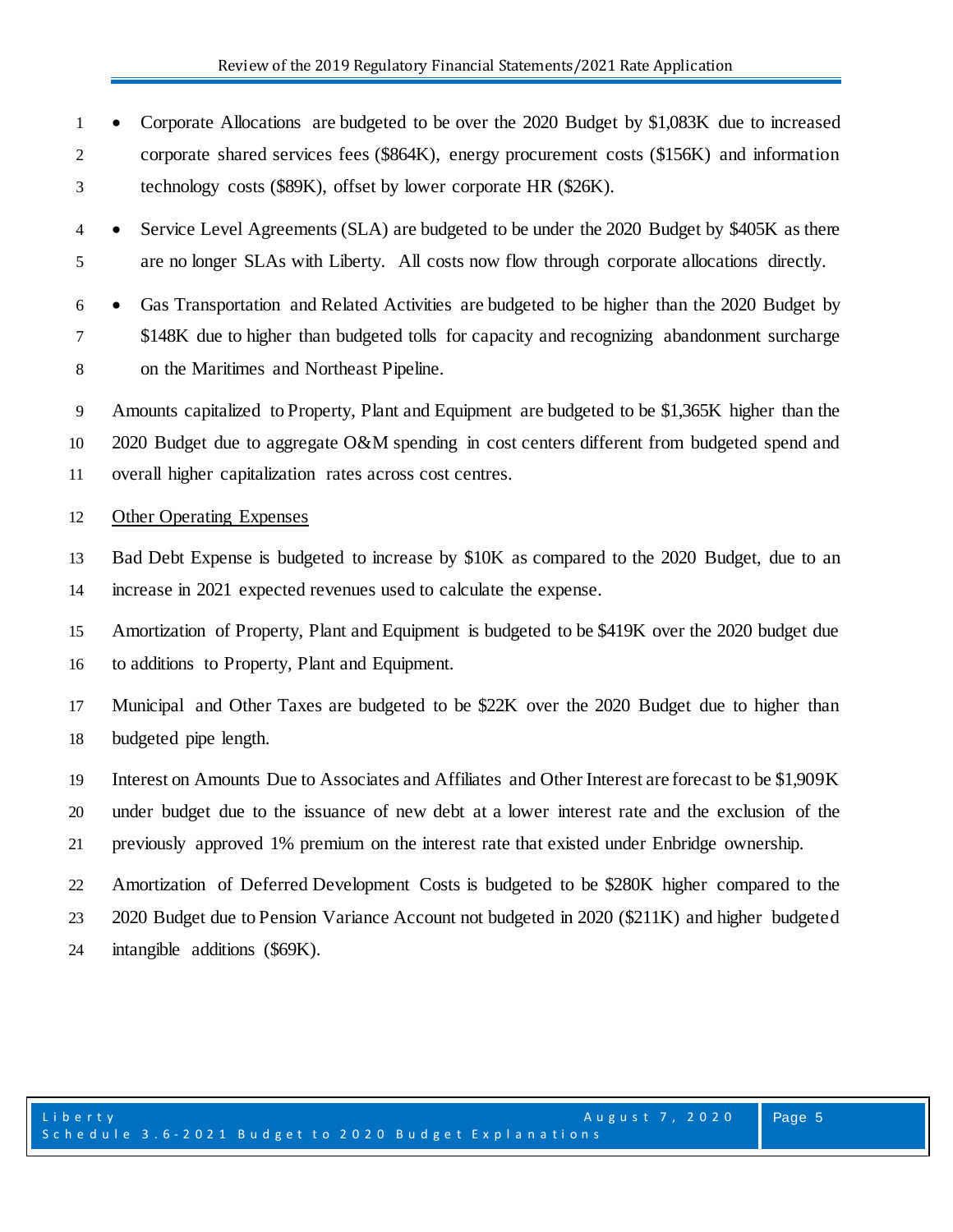### **Rate Base**

- Information with respect to Liberty's year-end Rate Base and the levels of Property, Plant and
- Equipment, Development O&M Capitalized Costs, Working Capital Allowance and other
- elements within rate base are provided below.

Table 4 **Rate Base**

|      |                                   | (1)<br>(2)    |     | $(3)=(1)-(2)$ |    |                |  |
|------|-----------------------------------|---------------|-----|---------------|----|----------------|--|
| Line |                                   | 2021          |     | 2020          |    | Variance       |  |
| No.  | (in thousands of dollars)         | <b>Budget</b> |     | <b>Budget</b> |    | to 2021 Budget |  |
|      |                                   |               |     |               |    |                |  |
| 1    | Property, plant and equipment     | \$<br>187,965 | \$. | 179,141       | \$ | 8,824          |  |
| 2    | Development O&M capitalized costs | 74,866        |     | 77,658        |    | (2,792)        |  |
| 3    | Franchise fee                     |               |     |               |    |                |  |
| 4    | Intangible Software               | 3,538         |     | 2,276         |    | 1,262          |  |
| 5    | Term deposit                      | 3,007         |     | 2,971         |    | 36             |  |
| 6    | Working capital allowance         | 1,609         |     | 1,453         |    | 156            |  |
|      | <b>Regulatory Deferral</b>        |               |     |               |    |                |  |
| 8    | Rate Base                         | 270,985       | Ъ   | 263,499       |    | 7,486          |  |

 Property, Plant and Equipment is budgeted to be \$8.8M over the 2020 Budget due to higher 2021 net capital additions (\$7.3M) and timing of opening balances of Property, Plant and Equipment (\$1.5M).

 Development O&M Capitalized Costs are budgeted to decrease by \$2.8M as compared to the 2020 Budget due to the recognition of an additional year of amortization.

 Intangible Software is budgeted to be \$1.3M higher than the 2020 Budget due to timing of opening balances.

 Term deposit costs are forecast to increase by \$36K as compared to the 2020 Budget to reflect experience around the timing of the interest payments and interest rates.

- Working Capital Allowance is budgeted to increase by \$156K as compared to the 2020 Budget,
- due to higher budgeted prepaid expense (\$191K), offset by lower inventory balances (\$35K).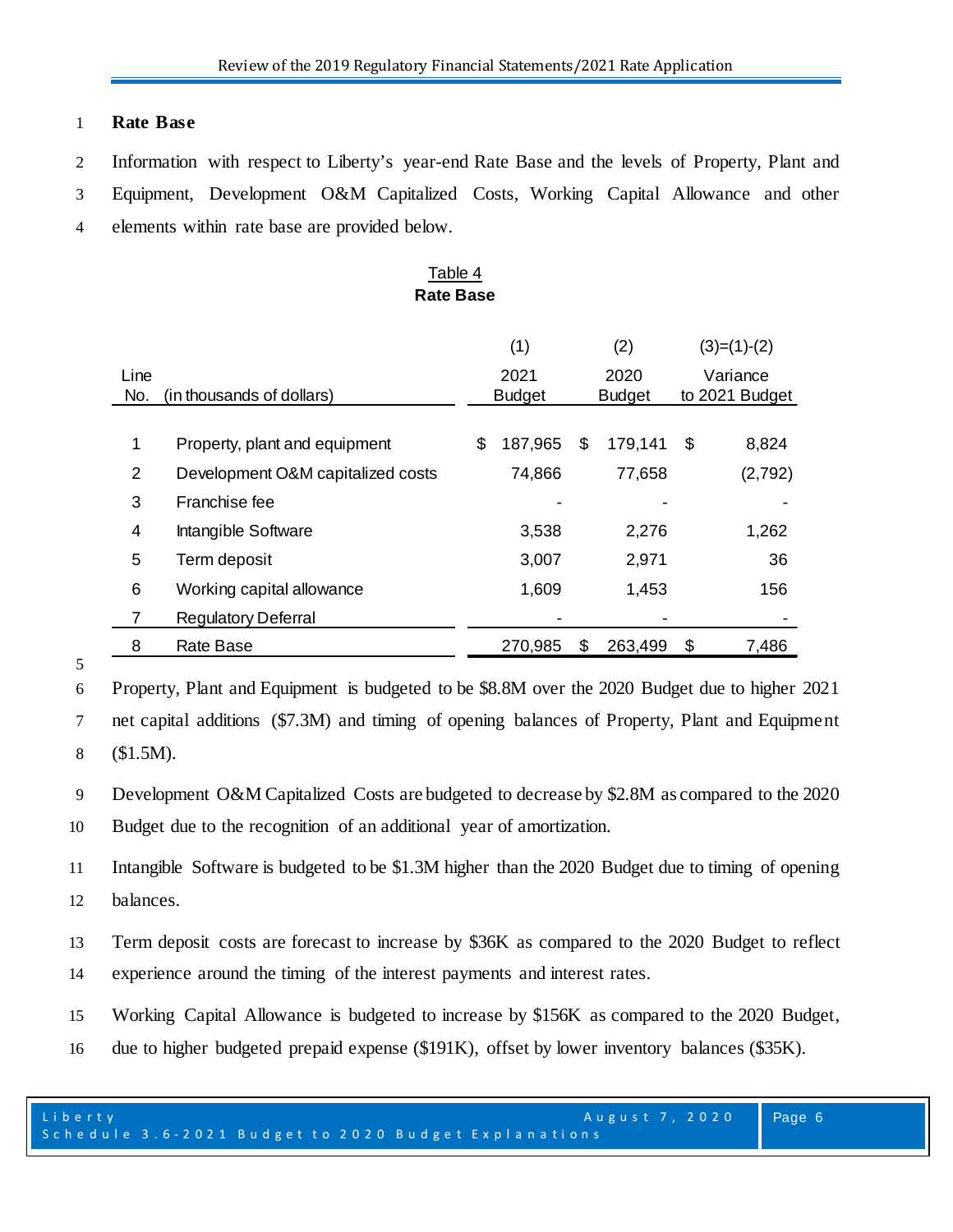# **Other Regulated Assets & Liabilities**

Information with respect to Liberty's Other Regulated Assets & Liabilities is provided below.

|                   |                                                | (1)<br>(2)    |     | $(3)=(1)-(2)$ |    |                |
|-------------------|------------------------------------------------|---------------|-----|---------------|----|----------------|
| Line              |                                                | 2021          |     | 2020          |    | Variance       |
| No.               | (in thousands of dollars)                      | <b>Budget</b> |     | <b>Budget</b> |    | to 2021 Budget |
|                   |                                                |               |     |               |    |                |
| 1                 | <b>Other Regulated Assets</b>                  |               |     |               |    |                |
| $\overline{2}$    | Cash and Short Term Investments                | \$<br>14,776  | \$. | 14,195        | \$ | 581            |
| 3                 | <b>Accounts Receivable</b>                     | 19,865        |     | 17,253        |    | 2,612          |
| 4                 | Long term Receivable                           | 312           |     | 320           |    | (8)            |
| 5                 | Inventory                                      | 1,170         |     | 1,206         |    | (36)           |
| 6                 | Lease Asset                                    | 1,239         |     |               |    | 1,239          |
| $\overline{7}$    | <b>Total Other Regulated Assets</b>            | \$37,362      | \$  | 32,974        | \$ | 4,388          |
| 8                 | <b>Other Regulated Liabilities</b>             |               |     |               |    |                |
| 9                 | Rates Variance                                 | \$            | \$  |               | \$ |                |
| 10                | <b>Accounts Payable</b>                        | 7,067         |     | 4,499         |    | 2,568          |
| 11                | Long Term Payable                              |               |     | 133           |    | (133)          |
| $12 \overline{ }$ | Long Term Deferred Post Employment Liabilities | 502           |     | 2,459         |    | (1, 957)       |
| 13                | Lease Liabilily                                | 1,239         |     |               |    | 1,239          |
| 14                | <b>Total Other Regulated Liabilities</b>       | \$<br>8,808   | \$  | 7,091         | \$ | 1,717          |

# Table 5 **Other Regulated Assets & Liabilities**

## 

Other Regulated Assets & Liabilities are a function of the annual operations of Liberty and

fluctuate with changes in operating revenues and expenses.